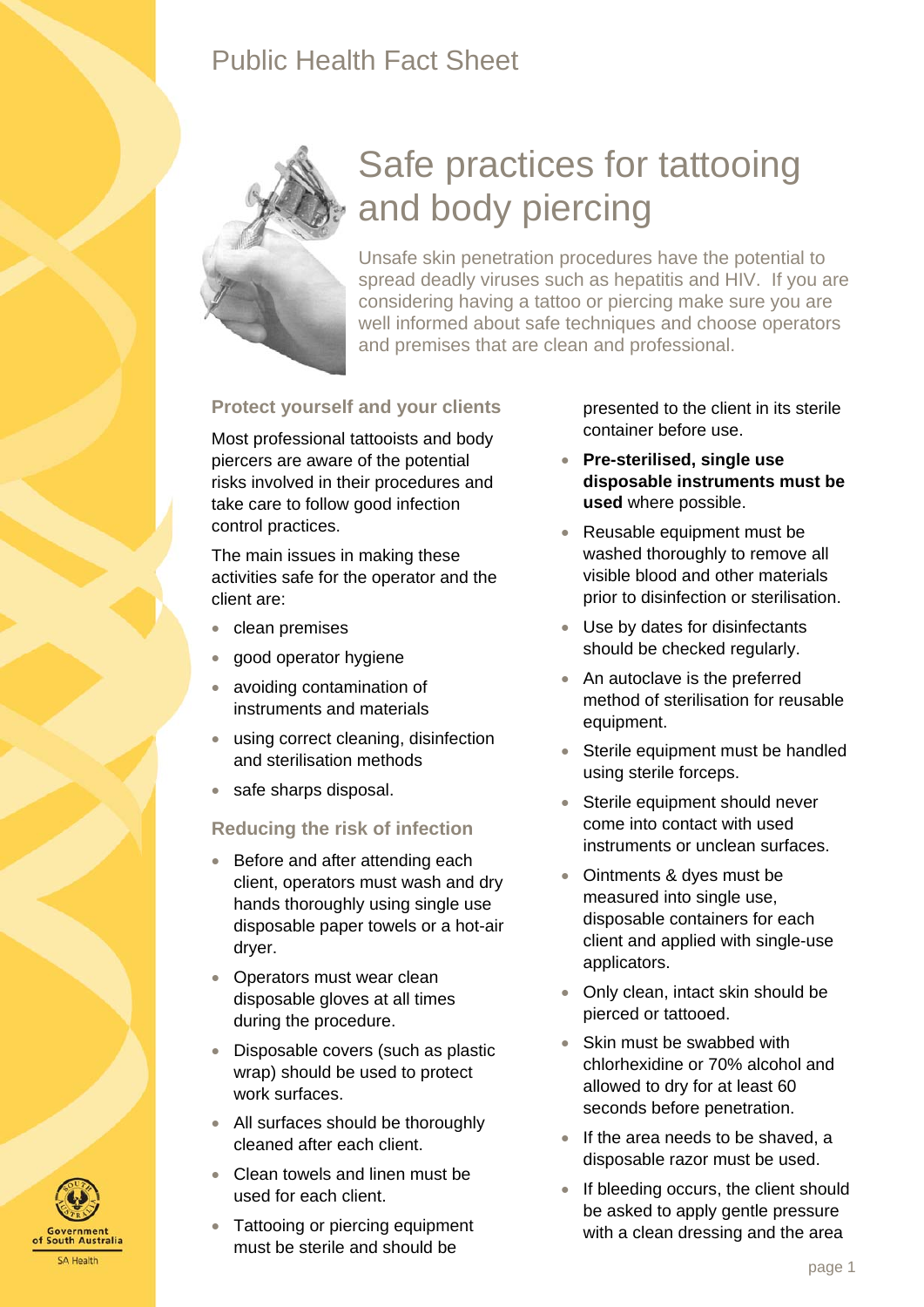## Public Health Fact Sheet

disinfected with an antiseptic such as povidone.

#### **Needle stick injuries**

- If a used needle/sharp accidentally pierces the operator or client's skin, wash the area with soap and water or an alcohol based hand rinse if water is unavailable.
- If eyes are splashed with blood, hold the eye open and rinse thoroughly with water or saline.
- If blood gets into the mouth, spit it out then rinse the mouth out several times.
- **Seek medical advice**. Place the needle/sharp in a rigid walled container and take it to the GP.
- Record the incident including the date and time of the incident and the name of the source.

#### **Waste disposal**

- Used dressings and swabs must be placed into a lined waste bin.
- Used sharps must be placed into an approved sharps container that is rigid, leak proof, puncture resistant and shatter proof with a tight fitting lid (as recommended by Australian Standard AS4031).
- Used sharps must not be replaced into their original container or packaging.
- Waste contractors can supply and exchange sharps disposal units or, in some areas, the local council has a sharps container exchange program.

#### **General recommendations**

- A record must be kept of each procedure including the date and time.
- All operators should be vaccinated against hepatitis B.

### **Body piercing**

#### **Piercing guns**

- Piercing guns are commonly used to pierce the ear lobe.
- Guns using pre-sterilised studs and butterflies with protective disposable fittings are preferable as there is no direct contact of the gun with the client's skin.
- After every use, the gun must be wiped over with 70% alcohol, or another suitable disinfectant.
- *Piercing guns must be used only as recommended by the manufacturer.*

#### **Catheter needle**

- The catheter needle is a presterilised needle in thin plastic tubing, used for piercing all areas of the body.
- The needle is passed through the skin and withdrawn leaving only the tube in place. A sterile stud or ring is then inserted into the tube and the tube withdrawn. Care should be taken to ensure minimal handling of the jewellery.
- The needle and tubing must be disposed of immediately after use into a suitable sharps container.
- A new sterile needle must be used for each client.
- Piercing methods involving direct contact with the client's skin (such as trocar and cannula) are **not recommended**.

#### **Jewellery**

- Jewellery used in body piercing must be made of materials that can be sterilised by autoclaving before insertion, for example surgical steel and gold.
- Jewellery must also be suitable for the area pierced, for example gemstones and some gold or silver alloy bead rings are not suitable for genital piercing.